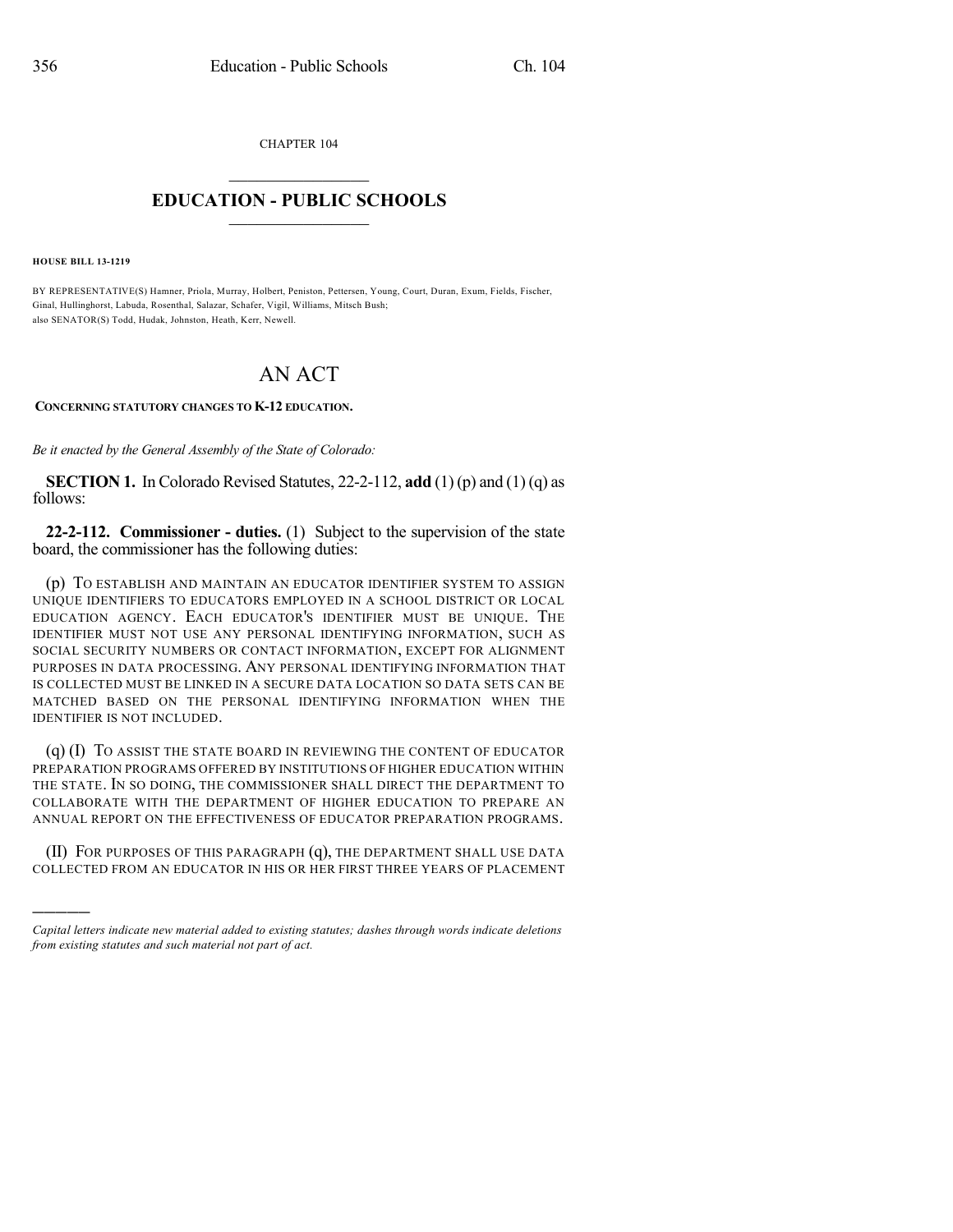AS THE EDUCATOR OF RECORD.

(III) THE REPORT REQUIRED PURSUANT TO THIS PARAGRAPH (q) MUST INCLUDE, BUT NEED NOT BE LIMITED TO, THE CORRELATION BETWEEN DIFFERENT EDUCATOR PREPARATION PROGRAMS IN THE STATE, INCLUDING ALTERNATIVE EDUCATOR PREPARATION PROGRAMS, AND STUDENT ACADEMIC GROWTH, EDUCATOR PLACEMENT,EDUCATOR MOBILITY AND RETENTION,AND EDUCATOR PERFORMANCE EVALUATION RATINGS.

(IV) THE DEPARTMENT SHALL WORK COLLABORATIVELY WITH EDUCATOR PREPARATION PROGRAMS AND THE DEPARTMENT OF HIGHER EDUCATION AND MAKE THE REPORT PREPARED PURSUANT TO THIS PARAGRAPH (q) AVAILABLE TO THE PUBLIC ON ITS WEB SITE NO LATER THAN THIRTY DAYS AFTER ITS COMPLETION. THE DEPARTMENT SHALL SHARE THE INFORMATION WITH EDUCATOR PREPARATION PROGRAMS TO INFORM CURRICULUM AND PROGRAM IMPROVEMENTS.

**SECTION 2.** In Colorado Revised Statutes, 22-2-303, **amend** (6) as follows:

**22-2-303. Definitions.** As used in this part 3, unless the context otherwise requires:

(6) "Public school" means a PUBLIC SCHOOL AS PROVIDED IN SECTION 22-1-101, INCLUDING A charter school authorized by a school district pursuant to part 1 of article 30.5 of this title or an institute charter school authorized by the state charter school institute pursuant to part 5 of article 30.5 of this title.

**SECTION 3.** In Colorado Revised Statutes, **add** 22-2-116.5 as follows:

**22-2-116.5. Department of education -student-level course completion data.** BEGINNING WITH THE 2014-2015 SCHOOL YEAR, THE DEPARTMENT SHALL ANNUALLY COLLECT STUDENT-LEVEL COURSE COMPLETION DATA,CONSISTENT WITH STATE AND FEDERAL PRIVACY LAWS,FROM EACH LOCAL EDUCATION AGENCY IN THE STATE. THE DEPARTMENT SHALL ESTABLISH A DEFINITION OF COURSE COMPLETION THAT MAY BE CONSISTENTLY UNDERSTOOD AND APPLIED AND THAT MUST BE PERIODICALLY REVISED AS APPROPRIATE. IN DEVELOPING THE DEFINITION, THE DEPARTMENT SHALL WORK WITH INTERESTED PARTIES TO CONSIDER ISSUES, INCLUDING BUT NOT LIMITED TO WHETHER STUDENTS SHOULD BE INCLUDED IN THE DATABASE IF THEY HAVE ENROLLED IN A COURSE AFTER A SPECIFIED DATE OR DROPPED A COURSE BEFORE A SPECIFIED DATE AND WHETHER COURSE COMPLETION MUST BE DETERMINED BASED ON THE RECEIPT OF PARTICULAR GRADES OR OTHER CRITERIA.

**SECTION 4.** In Colorado Revised Statutes, **amend** 22-2-308 as follows:

**22-2-308. Data reporting requirements - office of legislative legal services.** Notwithstanding the provisions of section 2-3-505, C.R.S., the office of legislative legal services, created in section 2-3-501, C.R.S., shall notify EDAC of any legislation introduced that creates by specific language a new data reporting requirement FOR A LOCAL EDUCATION AGENCY TO REPORT DATA to any state or federal agency.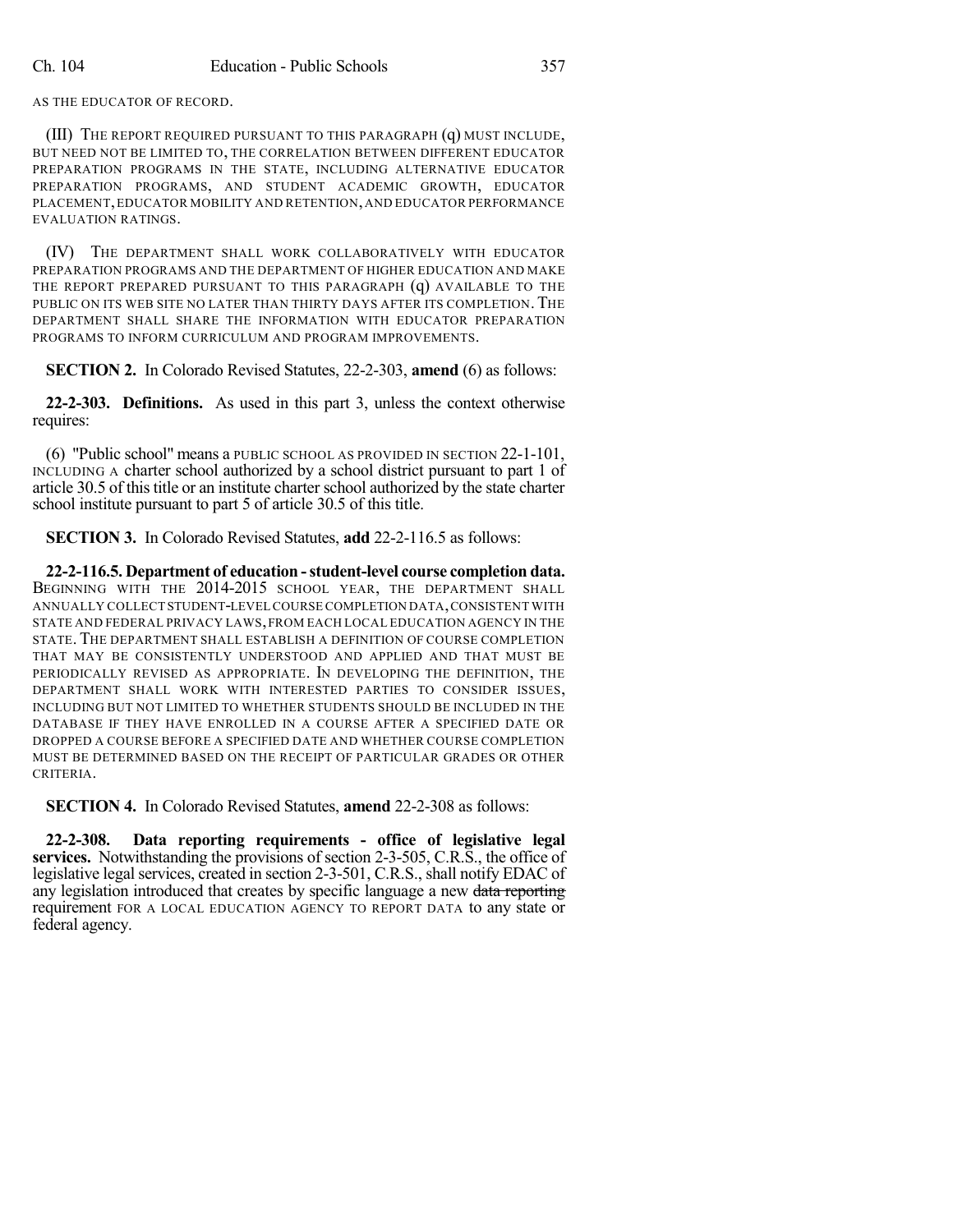**SECTION 5.** In Colorado Revised Statutes, 22-7-402, **add** (8.3) as follows:

**22-7-402. Definitions.** As used in this part 4, unless the context otherwise requires:

(8.3) "ENGLISH LANGUAGE ARTS" MEANS A COURSE OF STUDY THAT INCLUDES, BUT IS NOT LIMITED TO, READING, WRITING, AND COMMUNICATION SKILLS.

**SECTION 6.** In Colorado Revised Statutes, 22-7-409, **amend** (1), (1.1)(a), (1.2) (a) (I), (1.2) (a) (III), (1.2) (b), (1.2) (d) (I) (B), (1.2) (d) (II), (1.9), and (4) as follows:

**22-7-409. Assessments- repeal.** (1) Beginning in the spring semester OF 1997, the department shall implement the Colorado student assessment program under which the department shall administer statewide assessments adopted by the board pursuant to section 22-7-406 in the first priority areas of reading, writing, mathematics, and science. The department shall administer the English versions of the state assessments and may administer any assessments adopted by the board in languages other than English, as may be appropriate for students with limited English proficiency; except that any student who has participated in the English language proficiency program, created pursuant to section 22-24-104, for more than a total of three school years shall be ineligible to take the assessments in a language other than English. The statewide assessments shall be administered according to the following implementation schedule AS FOLLOWS:

(a) (I) Beginning in the spring semester 1997, and each spring semester thereafter, the department shall administer a statewide assessment in reading and writing to all students enrolled in fourth grade in public schools throughout the state.

(II) THIS PARAGRAPH (a) IS REPEALED, EFFECTIVE JULY 1, 2014.

(b) (I) Beginning in the spring semester 1998, and each spring semester thereafter, the department shall administer a statewide assessment in reading to all students enrolled in the third grade in public schools throughout the state.

(II) THIS PARAGRAPH (b) IS REPEALED, EFFECTIVE JULY 1, 2014.

(c) (I) Beginning in the fall semester 1999, the department shall administer a statewide assessment in mathematics to all students enrolled in the fifth grade in public schools throughout the state.

(II) Beginning in the spring semester 2001, and each spring semester thereafter, the department shall administer a statewide assessment in mathematics to all students enrolled in the fifth grade in public schools throughout the state.

(III) THIS PARAGRAPH (c) IS REPEALED, EFFECTIVE JULY 1, 2014.

(d) (I) Beginning in the spring semester 1999, and each spring semester thereafter, the department shall administer a statewide assessment in reading and writing to all students enrolled in the seventh grade in public schools throughout the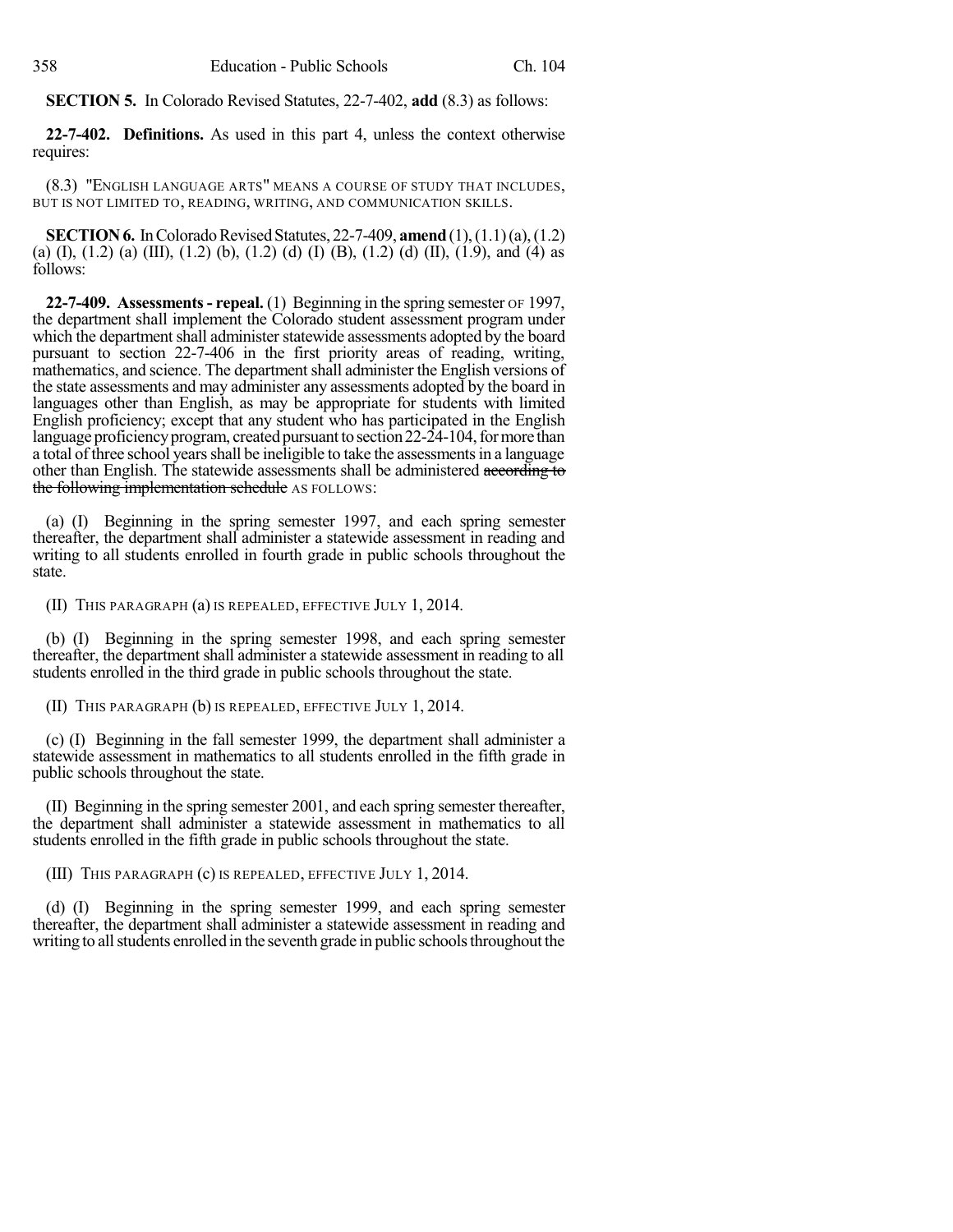state.

(II) THIS PARAGRAPH (d) IS REPEALED, EFFECTIVE JULY 1, 2014.

(d.5) (I) Beginning in the spring semester 2000, and each spring semester thereafter, the department shall administer a statewide assessment in mathematics and science to all students enrolled in the eighth grade in public schools throughout the state.

## (II) THIS PARAGRAPH (d.5) IS REPEALED, EFFECTIVE JULY 1, 2014.

(e) (I) Beginning in the spring semester 2001, and each spring semester thereafter, the department shall administer a statewide assessment in reading to all students enrolled in the fifth, sixth, eighth, and ninth grades in public schools throughout the state and in reading, writing, and mathematics to all students enrolled in the tenth grade in public schools throughout the state.

(II) THIS PARAGRAPH (e) IS REPEALED, EFFECTIVE JULY 1, 2014.

 $(f)(I)$  Beginning in the spring semester 2002, and each spring semester thereafter, the department shall administer a statewide assessment in writing to all students enrolled in the third, fifth, sixth, eighth, and ninth grades in public schools throughout the state and in mathematics to all students enrolled in the sixth, seventh, and ninth grades in public schools throughout the state.

(II) THIS PARAGRAPH (f) IS REPEALED, EFFECTIVE JULY 1, 2014.

(g)(I) Ifsufficient moneys are received fromthe federal government through the federal "No Child Left Behind Act of 2001", Public Law 107-110, to pay for the development and administration of the assessments, beginning in the spring semester 2006 at the latest, and each spring semester thereafter, the department shall administer a statewide assessment first in mathematics to all students enrolled in the third and fourth grades and in science to all students enrolled in the fifth and tenth grades in public schools throughout the state.

(II) The assessments described in this paragraph (g) shall only be developed or administered to the extent that federal moneys are received to pay for such development and administration. It is the intent of the general assembly that no state moneys shall be used to develop or administer the assessments described in this paragraph (g).

(III) THIS PARAGRAPH (g) IS REPEALED, EFFECTIVE JULY 1, 2014.

(h) BEGINNING IN THE 2014- 2015 SCHOOL YEAR, AND EACH SCHOOL YEAR THEREAFTER, THE DEPARTMENT SHALL ADMINISTER A STATEWIDE ASSESSMENT IN ENGLISH LANGUAGE ARTS TO ALL STUDENTS ENROLLED IN GRADES THREE THROUGH ELEVEN IN PUBLIC SCHOOLS THROUGHOUT THE STATE.

(i) BEGINNING IN THE 2014-2015 SCHOOL YEAR, AND EACH SCHOOL YEAR THEREAFTER, THE DEPARTMENT SHALL ADMINISTER A STATEWIDE ASSESSMENT IN MATHEMATICS TO ALL STUDENTS ENROLLED IN GRADES THREE THROUGH EIGHT IN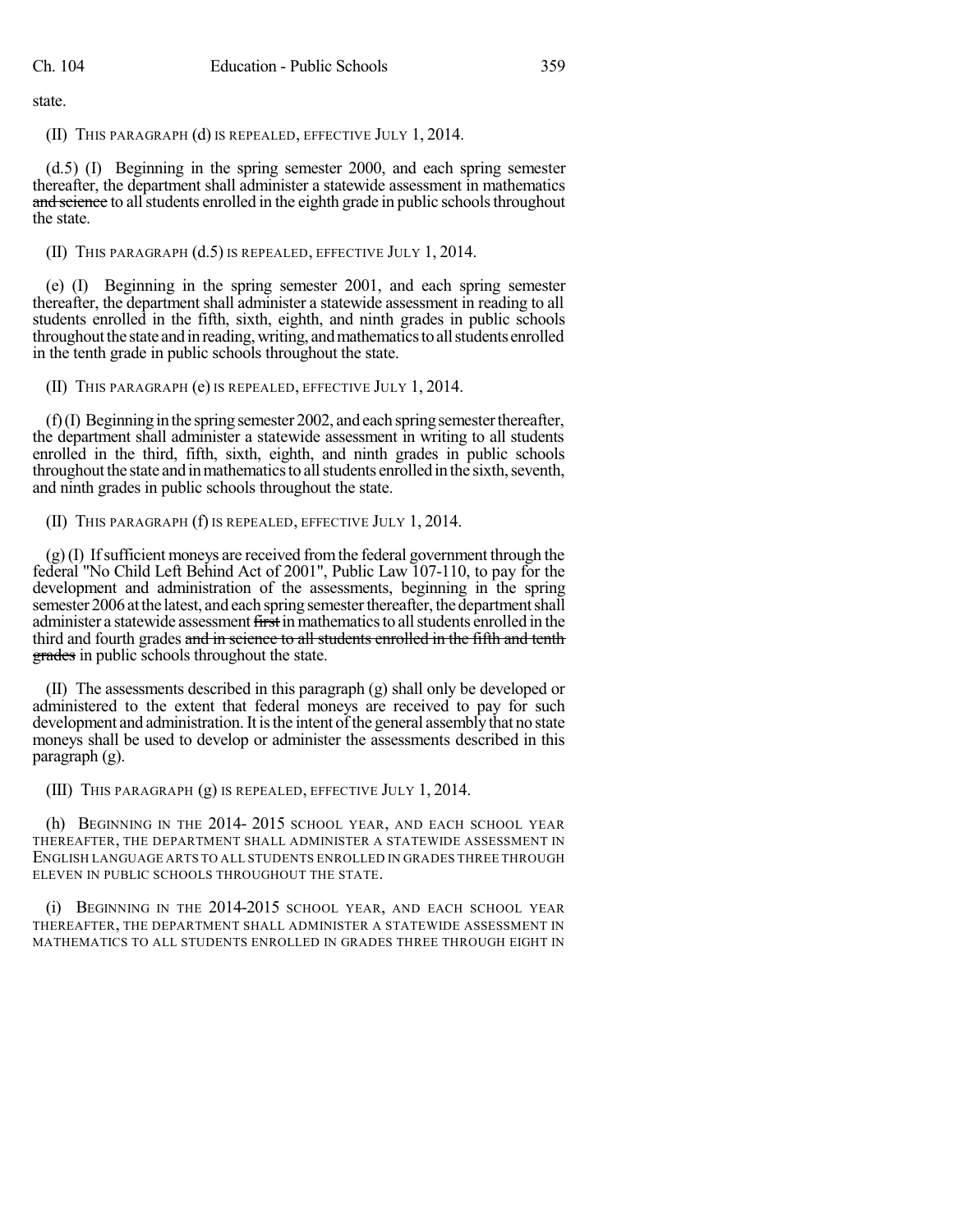PUBLIC SCHOOLS THROUGHOUT THE STATE. BEGINNING IN THE 2014-2015 SCHOOL YEAR, AND EACH SCHOOL YEAR THEREAFTER, THE DEPARTMENT SHALL ALSO ADMINISTER THREE STATEWIDE ASSESSMENT IN MATHEMATICS TO STUDENTS ENROLLED IN A PUBLIC HIGH SCHOOL IN THE STATE.

(j) BEGINNING IN THE 2013-2014 SCHOOL YEAR, AND EACH SCHOOL YEAR THEREAFTER, THE DEPARTMENT SHALL ADMINISTER A STATEWIDE ASSESSMENT IN SCIENCE TO STUDENTS ENROLLED IN PUBLIC ELEMENTARY, MIDDLE, AND HIGH SCHOOLS THROUGHOUT THE STATE. IN SPECIFIC GRADES TO BE DETERMINED BY THE DEPARTMENT, THE SCIENCE ASSESSMENT SHALL BE ADMINISTERED ONCE IN ELEMENTARY SCHOOL, ONCE IN MIDDLE SCHOOL, AND ONCE IN HIGH SCHOOL.

(k) BEGINNING IN THE 2013-2014 SCHOOL YEAR, AND EACH SCHOOL YEAR THEREAFTER, THE DEPARTMENT SHALL ADMINISTER A STATEWIDE ASSESSMENT IN SOCIAL STUDIES TO STUDENTS ENROLLED IN PUBLIC ELEMENTARY, MIDDLE, AND HIGH SCHOOLS THROUGHOUT THE STATE. IN SPECIFIC GRADES TO BE DETERMINED BY THE DEPARTMENT,THE SOCIAL STUDIES ASSESSMENT SHALL BE ADMINISTERED ONCE IN ELEMENTARY SCHOOL, ONCE IN MIDDLE SCHOOL, AND ONCE IN HIGH SCHOOL.

(1.1) (a) Upon request by a school district or institute charter school, the entity responsible for developing a statewide assessment shall return to the school district or institute charter school the student responses to the essay and appropriate paragraphs THAT HAVE BEEN RELEASED from the writing ENGLISH LANGUAGE ARTS portion of the statewide assessment, along with the results of all requested assessments. The school district or institute charter school making the request shall pay the entity for the actual cost of photocopying and mailing the writing ENGLISH LANGUAGE ARTS portion of the statewide assessment for the exclusive and confidential use of improving an individual student's writing skills.

(1.2) (a) (I) The assessments required by subsection (1) of this section shall be aligned with the model STATE content standards adopted by the state board pursuant to section 22-7-406 22-7-1005. The assessments shall be conducted during the period beginning the second Monday in March and ending on the third Monday in April of each year ADMINISTERED ON A SCHEDULE TO BE DETERMINED BY THE DEPARTMENT ON AN ANNUAL BASIS. The department shall provide to each public school results of all assessments administered, as provided in subparagraph (I.5) of this paragraph (a), and align the disaggregation of those results with the exclusion of scores permitted by subparagraph (I) of paragraph (d) of this subsection (1.2).

(III) THE DEPARTMENT SHALL RELEASE TO THE PUBLIC ONLY THOSE ASSESSMENT RESULTS THAT THE DEPARTMENT DEEMS VALID. THE DEPARTMENT MUST NOT RELY ON ASSESSMENT RESULTS THAT THE DEPARTMENT HAS DEEMED INVALID IN PERFORMANCE CALCULATIONS WHEN ASSIGNING DISTRICT OR INSTITUTE ACCREDITATION RATINGS OR SCHOOL PLAN TYPES, AS DESCRIBED IN ARTICLE 11 OF THIS TITLE.At anytime thatthe departmentreleases assessmentresultsto the public, in addition to releasing the results of the English versions of the assessments, the department shall release the results of any assessments administered in languages other than English.

(b) Starting with the assessments to be given in the spring of 2002, the assessments shall be designed so that each assessment test shall take no more than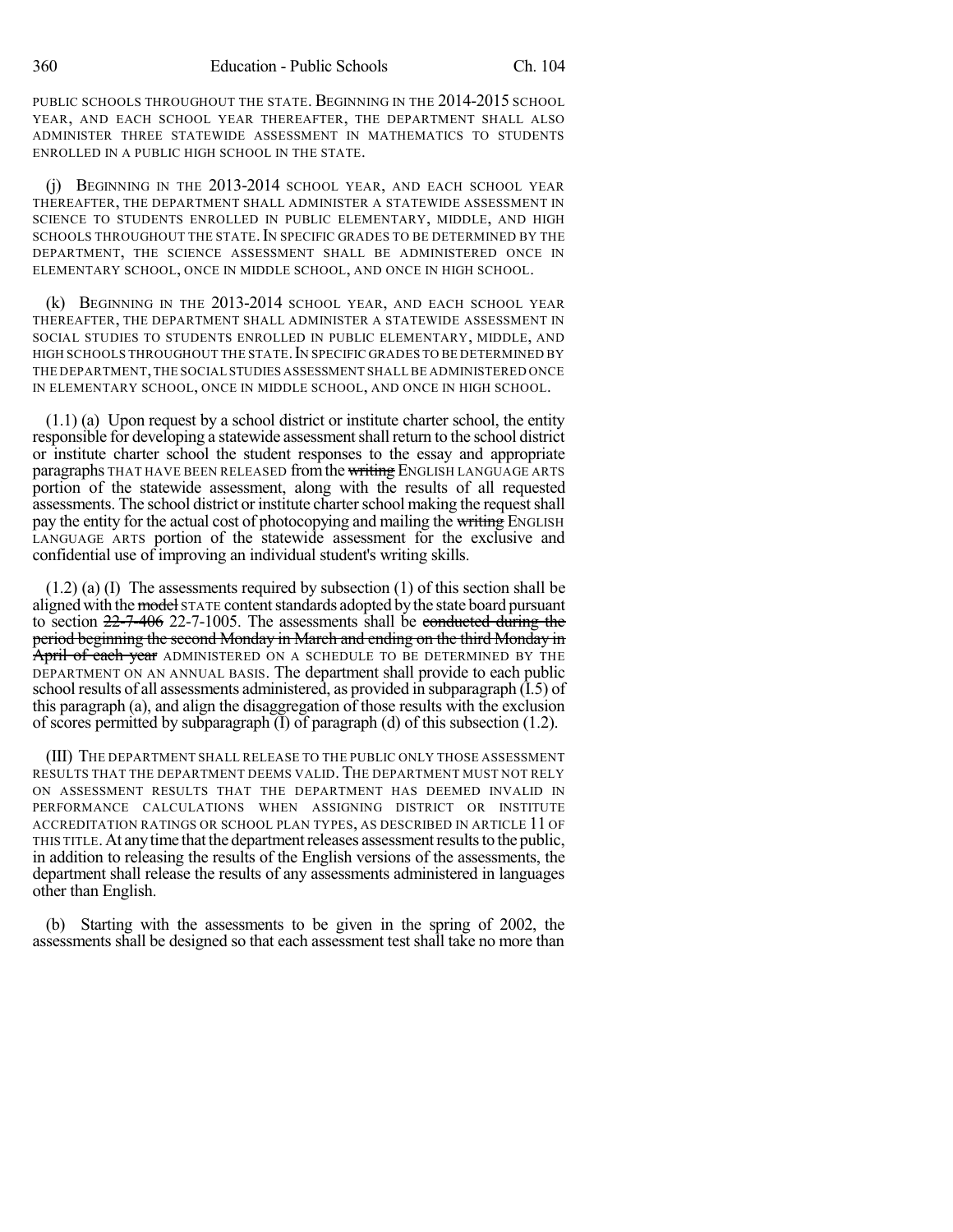four hours to complete; except that this limitation shall not apply to the curriculum-based, achievement college entrance examination OR TO THE COMMON SET OF ASSESSMENTS DEVELOPED BY A CONSORTIUM OF STATES, IF ADOPTED BY THE STATE BOARD PURSUANT TO SECTION 22-7-1006.

(d) (I) (B) Any student who is eligible for the state's alternate assessment for students with SIGNIFICANT COGNITIVE disabilities also known as the "CSAP-A", or other assessment approved by rule by the board according to the annual review of the student's individualized education program pursuant to section 22-20-108 shall not be required to take the assessments administered pursuant to subsection (1) of this section, but shall instead take the CSAP-A ALTERNATE ASSESSMENT or the other approved assessment. The results of any CSAP-A ALTERNATE ASSESSMENT or other approved assessment shall be reported to the department and aggregated separately for each school.

 $(II)$  Any student with a disability who is not eligible for the  $\overline{CSAP-A}$  ALTERNATE ASSESSMENT or other approved assessment butwhohas an individualized education program pursuant to section 22-20-108 shall be assessed in each CSAP STATE-TESTED CONTENT area at the grade level in which the student is enrolled. If, as part of a student's individualized education program, a student attends part-time a school or program away from the school in which the student is enrolled, the school district in which a student is enrolled, or, in the case of a board of cooperative services, the administrative unit, may designate either the school of residency or the school of attendance as the school to which the scores of the student will be assigned for purposes of measuring the levels of attainment on the performance indicators specified in section 22-11-204, determining accreditation categories pursuant to section 22-11-208, and measuring public school performance pursuant to section 22-11-210.

(1.9) The results of the assessments required by subsection (1) of this section shall be included on each student's final report card for that school year and shall be part of the student's permanent academic record. ASSESSMENT DATA MAY BE INCLUDED ON A STUDENT'S FINAL REPORT CARD ONLY IF SCHOOL DISTRICTS HAVE SUFFICIENT TIME TO PROCESS THE ASSESSMENT RESULTS AFTER SAID ASSESSMENT RESULTS ARE RELEASED. The results of the curriculum-based, achievement college entrance exam conducted or paid for pursuant to subsection (1.5) of this section shall be included on each student's transcript; except that, if the student retakes ALSO TAKES the curriculum-based, achievement college entrance exam at a later time at the student's expense, the student may request that the later results be placed on the student's transcript instead of the results of the curriculum-based, achievement college entrance exam administered or paid for pursuant to subsection (1.5) of this section ONLY THE STUDENT'S HIGHEST EXAM SCORES BE PLACED ON HIS OR HER TRANSCRIPT.

(4) The department shall review and update all assessments administered pursuant to this section, including but not limited to any assessments administered in languages other than English, AND SHALL REVIEW AND UPDATE ASSESSMENT, ADMINISTRATION, AND SECURITY POLICIES as necessary to maintain the integrity of the assessments. The general assembly hereby finds and declaresthat, for purposes of section 17 of article IX of the state constitution, maintaining the integrity of the assessments administered pursuant to this section is an important element of an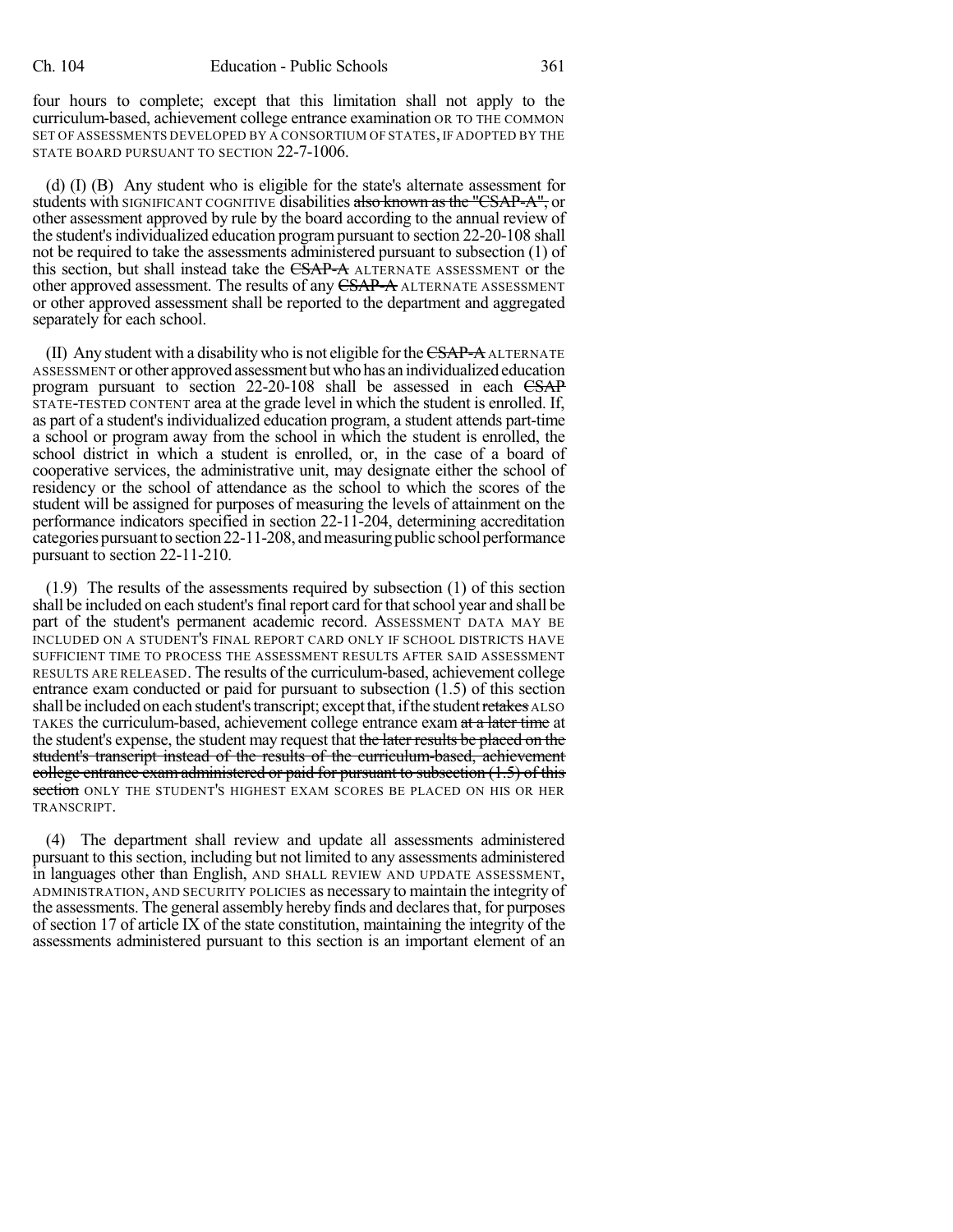accountable program to meet state academic standards and therefore may receive funding from the state education fund created in section 17 (4) of article IX of the state constitution.

**SECTION 7.** In Colorado Revised Statutes, 22-7-1009, **amend** (1) as follows:

**22-7-1009. Diploma endorsements - adoption - revisions.** (1) On or before July 1, 2011, or as soon thereafter as fiscally practicable, the state board shall adopt criteria that a local school board, BOCES, or institute charter high school may apply if the local school board, BOCES, or institute charter high school chooses to endorse high school diplomas to indicate that students have achieved postsecondary and workforce readiness. The criteria shall include, but need not be limited to, the required minimum level of postsecondary and workforce readiness that a student must achieve to receive a readiness endorsement on his or her diploma from the local school board, BOCES, or institute charter high school. based on whether the student intends to pursue a career and technical education certificate; enrollment in an open, modified open, or moderately selective institution of higher education; or enrollment in a selective institution of higher education. In identifying the required minimum level of postsecondary and workforce readiness, the state board shall ensure that the minimum level of postsecondary and workforce readiness reflects the expectations for postsecondary and workforce readiness that are applied nationally and internationally.

**SECTION 8.** In Colorado Revised Statutes, 22-30.5-104, **amend** (11) (a) as follows:

**22-30.5-104. Charter school - requirements - authority.** (11) (a) If a charter school chooses to apply, alone or with a consortium of charter schools, for a grant through a nonformulaic, competitive grant program created by a federal or state statute or program, the charter school or consortium of charter schools pursuant to the provisions of section  $22-30.5-503$   $(3.5)$ , IS THE LOCAL EDUCATION AGENCY ONLY FOR THE PURPOSES OF APPLYING AND DETERMINING ELIGIBILITY FOR THE GRANT AND may request, PURSUANT TO SECTION 22-30.5-503 (3.5), that the state charter school institute act as a local education agency and fiscal agent MANAGER for the charter school or consortium of charter schools for purposes of grant management. and liability. The charter school or consortium of charter schools shall pay the fee, if any, imposed by the state charter school institute board as provided in section 22-30.5-503 (3.5).

**SECTION 9.** In Colorado Revised Statutes, 22-30.5-503, **amend** (3.5) (a) introductory portion,  $(3.5)$  (b), and  $(3.5)$  (c) as follows:

**22-30.5-503. State charter school institute - establishment - rules.**  $(3.5)(a)$  The state charter school institute may act as the local education agency and fiscal agent MANAGER for purposes of grant management and liability for a district charter school, an institute charter school, or a consortium of charter schools that chooses to apply for a grant through a nonformulaic, competitive grant program created by a federal or state statute or program; except that the provisions of this subsection  $(3.5)$  shall not apply to an application for:

(b) In acting as a local education agency and fiscal agent MANAGER for purposes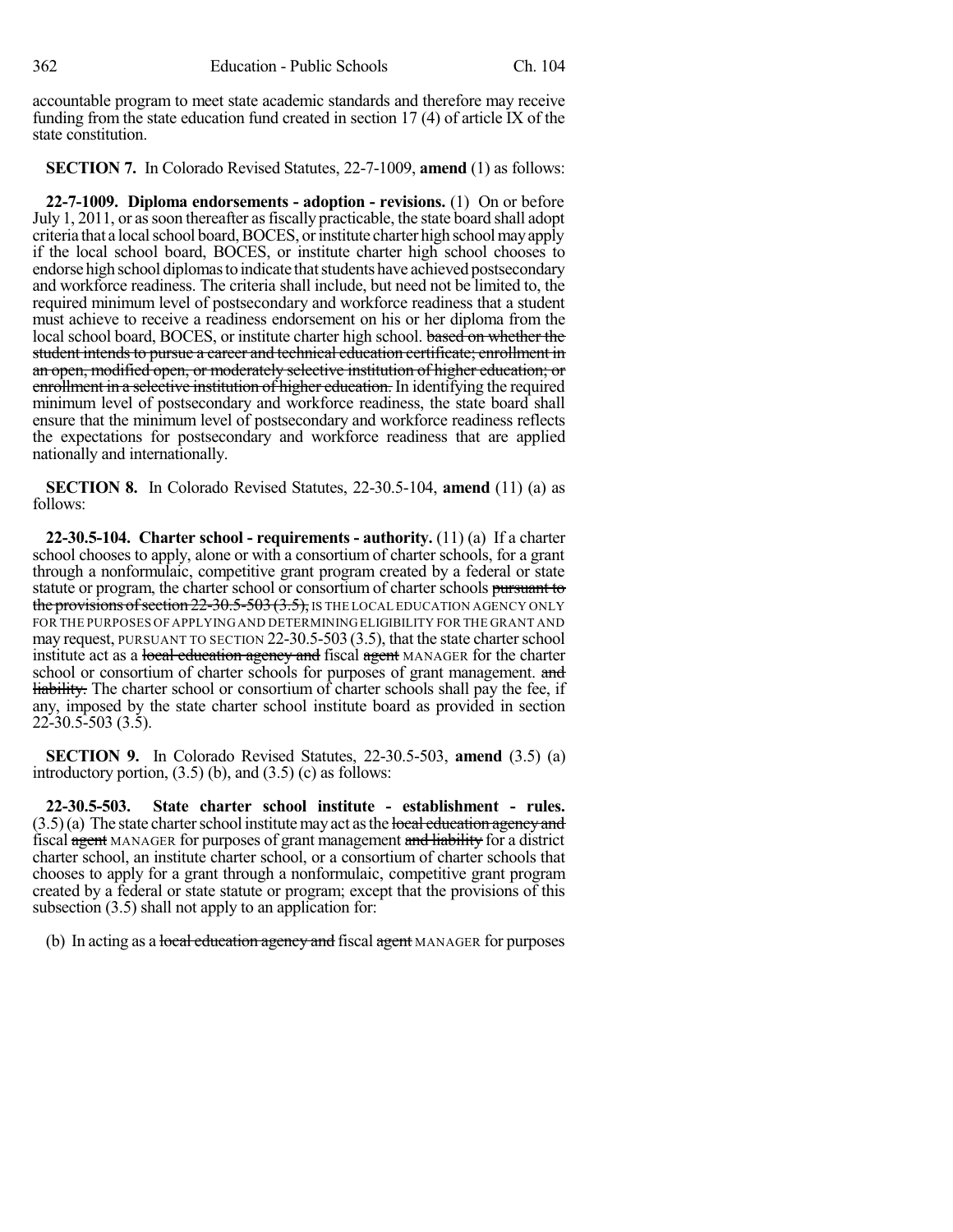of grant management and liability pursuant to this subsection  $(3.5)$ , the institute shall treat district charter schools and institute charter schools equally.

(c) The institute board, by rule, may establish a fee that a district charter school, an institute charter school, or a consortium of charter schools shall pay if it requests that the institute act as the local education agency and fiscal agent MANAGER for purposes of grant management and liability for the charter school or consortium of charter schools pursuant to this subsection  $(3.5)$ . The amount of the fee shall MUST not exceed the direct costs incurred by the institute in implementing the provisions of this subsection (3.5). Any amount received by the institute from fees paid pursuant to this subsection  $(3.5)$  is continuously appropriated to the institute for the  $\frac{1}{\csc}$  costs incurred in implementing this subsection  $(3.\overline{5})$ . The institute board shall adopt rules as necessary to implement the provisions of this subsection (3.5).

**SECTION 10.** In Colorado Revised Statutes, 22-30.5-507, **add** (12) asfollows:

**22-30.5-507. Institute charter school - requirements - authority - rules.** (12) AN INSTITUTE CHARTER SCHOOL MAY CHOOSE TO APPLY, ALONE OR WITH A CONSORTIUM OF CHARTER SCHOOLS, FOR A GRANT THROUGH A NONFORMULAIC, COMPETITIVE GRANT PROGRAM CREATED BY A FEDERAL OR STATE STATUTE OR PROGRAM. IF AN INSTITUTE CHARTER SCHOOL APPLIES, ALONE OR WITH A CONSORTIUM OF CHARTER SCHOOLS,FOR A GRANT,THE INSTITUTE CHARTER SCHOOL OR CONSORTIUM OF CHARTER SCHOOLS IS THE LOCAL EDUCATION AGENCY ONLY FOR THE PURPOSES OF APPLYING AND DETERMINING ELIGIBILITY FOR THE GRANT AND MAY REQUEST THAT THE STATE CHARTER SCHOOL INSTITUTE ACT AS A FISCAL MANAGER FOR THE INSTITUTE CHARTER SCHOOL PURSUANT TO SECTION 22-30.5-503 (3.5) FOR PURPOSES OF GRANT MANAGEMENT.

**SECTION 11.** In Colorado Revised Statutes, 22-35-107, **amend** (6)(c); and **add** (6) (e) as follows:

**22-35-107. Concurrent enrollment advisory board - created - membership - duties - reports - repeal.** (6) The board shall have the following duties:

(c) Making recommendations as necessary to the general assembly, the state board, and the commission concerning the improvement or updating of state policies relating to concurrent enrollment programs, including but not limited to recommendations of policies that will allow every local education provider in the state to have adequate resourcesto enterinto at least one cooperative agreement and RECOMMENDATIONS OF A FUNDING ALLOCATION MODEL, TO BE APPROVED BY THE STATE BOARD ON OR BEFORE JULY 1, 2013, IN THE EVENT THAT THE NUMBER OF QUALIFIED STUDENTS IDENTIFIED BY LOCAL EDUCATION PROVIDERS EXCEEDS AVAILABLE APPROPRIATIONS PURSUANT TO SECTION 22-35-108 (2);

(e) SUBMITTING TO THE STATE BOARD FOR ITS APPROVAL OR DISAPPROVAL RECOMMENDATIONS MADE PURSUANT TO PARAGRAPHS (c) AND (d) OF THIS SUBSECTION  $(6)$ .

**SECTION 12.** In Colorado Revised Statutes, 22-35-108, **amend** (2) (a) introductory portion and (2) (c) (II); **repeal** (2) (c) (I) and (2) (c) (III); and **add** (2) (c) (IV) as follows: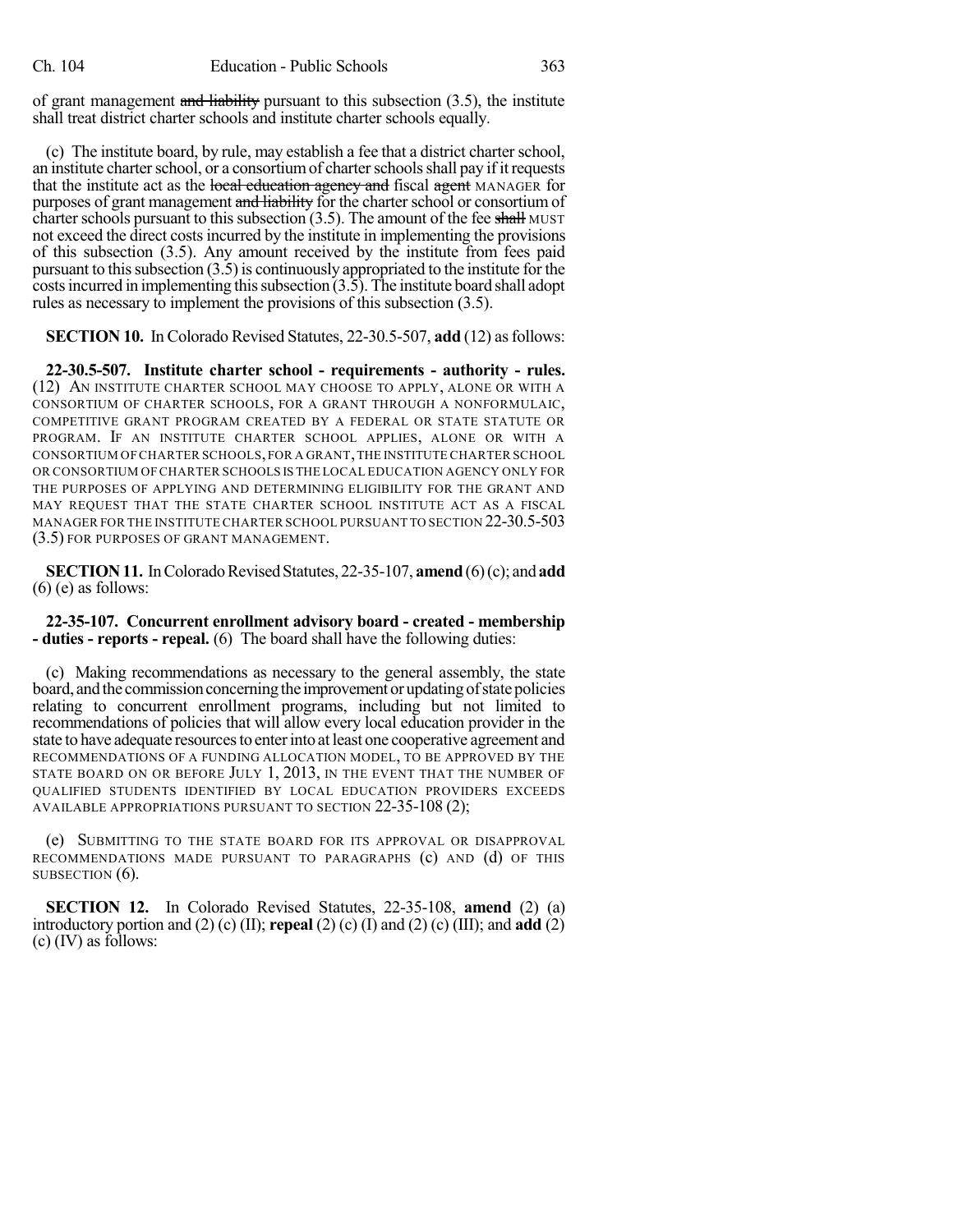**22-35-108. Accelerating students through concurrent enrollment program - objectives-selection criteria - rules.** (2) (a) Subject to available appropriations, and the determinations of the state board pursuant to subparagraph (III) of paragraph (c) of this subsection (2) the department may designate as an ASCENT program participant any qualified student who:

 $(2)$  (c) (I) On or before September 1, 2009, and on or before September 1 each year thereafter, each local education provider shall submit to the department and the state board an estimate of the number of students in the local education provider who will seek to be designated by the department as ASCENT program participants for the following school year.

(II) The department, as part of its annual budget request to the general assembly, shall report the total number of <del>students who have been identified by local education</del> providers as potential ASCENT program participants for the following school year.

(III)  $\Theta$ n or before June 1, 2010, and on or before June 1 each year thereafter, the state board of education shall determine and report to the department how many qualified students the department may designate as ASCENT program participants from each local education provider for the following school year.

(IV) THE DEPARTMENT SHALL NOT DESIGNATE A GREATER NUMBER OF ASCENT PROGRAM PARTICIPANTS FOR A SCHOOL YEAR THAN THE NUMBER OF PARTICIPANTS THAT THE GENERAL ASSEMBLY APPROVES FOR FUNDING IN THE ANNUAL GENERAL APPROPRIATION ACT FOR THE APPLICABLE BUDGET YEAR.

**SECTION 13.** In Colorado Revised Statutes, **repeal** 22-54-104 (6) (b).

**SECTION 14.** In Colorado Revised Statutes, 22-60.5-111, **amend** (13) as follows:

**22-60.5-111. Authorization - types - applicants' qualifications - rules.** (13) **Adultbasic educationauthorization.**Thedepartment of educationmayissue a literacy instruction AN ADULT BASIC EDUCATION authorization to an applicant who provides documented evidence of literacy ADULT BASIC EDUCATION training and experience. A school district may employ a person who holds a literacy instruction AN ADULT BASIC EDUCATION authorization to work as a literacy AN ADULT BASIC EDUCATION instructor in a literacy AN ADULT EDUCATION program operated by the school district before, during, or after regular school hours. A literacy instruction AN ADULT BASIC EDUCATION authorization is valid for five years from the date of issuance. The department of education may renew the literacy instruction ADULT BASIC EDUCATION authorization for successive five-year periods upon receipt of documented evidence that the person holding the authorization has completed additional <del>literacy</del> ADULT BASIC EDUCATION training or practice and any other renewal requirements specified by rule of the state board of education.

**SECTION 15.** In Colorado Revised Statutes, 22-60.5-112, **amend** (1) (b) as follows:

**22-60.5-112. Fees - fund - repeal.** (1) (b) (I) Notwithstanding any provision of paragraph (a) of this subsection  $(1)$  to the contrary, for the 2011-12, 2012-13, and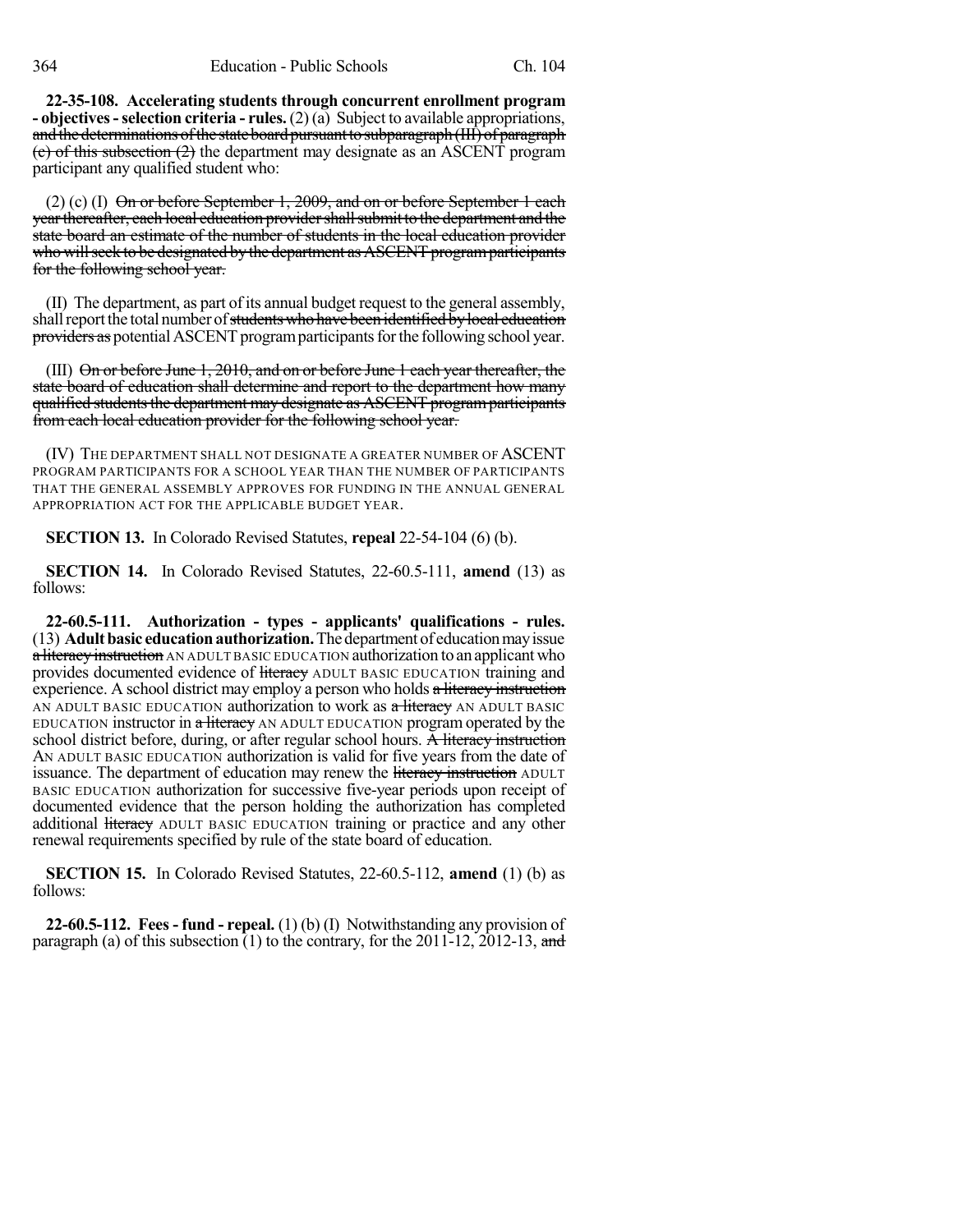2013-14, AND 2014-15 fiscal years, the moneys in the cash fund are continuously appropriated to the department to offset the direct and indirect costsincurred by the state board of education and the department in administering this article. In each of said fiscal years, the general appropriations bill shall, for informational purposes, reflect the estimated amount of expenditures, including any funding for personnel, from the cash fund.

(II) During each of the 2012, 2013,  $\frac{1}{2}$  and 2014, AND 2015 regular legislative sessions, the department shall report to the education committees of the house of representatives and the senate, or any successor committees, and the joint budget committee of the general assembly concerning expenditures from the cash fund and the department's progress in meeting the goal of reducing to six weeks or less the processing time for issuing or renewing an educator license.

(III) For state fiscal years 2011-12, 2012-13, and 2013-14, AND 2014-15, any persons hired to assist the department in reducing the processing time for issuing or renewing an educator license shall be independent contractors with the department, and the contracts for services shall not extend beyond June 30, 2014 2015.

(IV) This paragraph (b) is repealed, effective July 1, 2014 2015.

**SECTION 16.** In Colorado Revised Statutes, 22-87-104, **amend** (1) as follows:

**22-87-104. Adoptionand enforcement of policy of internetsafety for minors - public schools.** (1) No later than December 31, 2012 2013, the governing body of each district shall adopt and implement a policy of internet safety for minors. that includes a technology protection measure for each technology device provided by the district that allows for access to the internet by a minor from any location.

**SECTION 17.** In Colorado Revised Statutes, 22-87-103, **repeal** (7).

**SECTION 18.** In Colorado Revised Statutes, **repeal** 22-87-105.

**SECTION 19.** In Colorado Revised Statutes, 23-1-121, **amend** (3) (b), (6), and (8) as follows:

**23-1-121. Commission directive - approval of educator preparation programs - review.** (3) The commission shall also adopt policies to ensure that each educator preparation program offered by an institution of higher education includes implementation of procedures to monitor and improve the effectiveness of the program, as well as the effectiveness of its graduates pursuant to section 22-9-105.5, C.R.S., including at a minimum the following:

(b) Implementation of a procedure for collecting and reviewing evaluative data concerning the educator preparation program, which shall include periodic surveys of graduates and employers and educatoridentifiersystemdata, pursuant to section  $22-68.5-102.5$  22-2-112 (1)(q), C.R.S., for modifying the program as necessary in response to the data collected;

(6) The department shall annually prepare a report concerning the enrollment in, graduation rates from, and effectiveness of the review of educator preparation